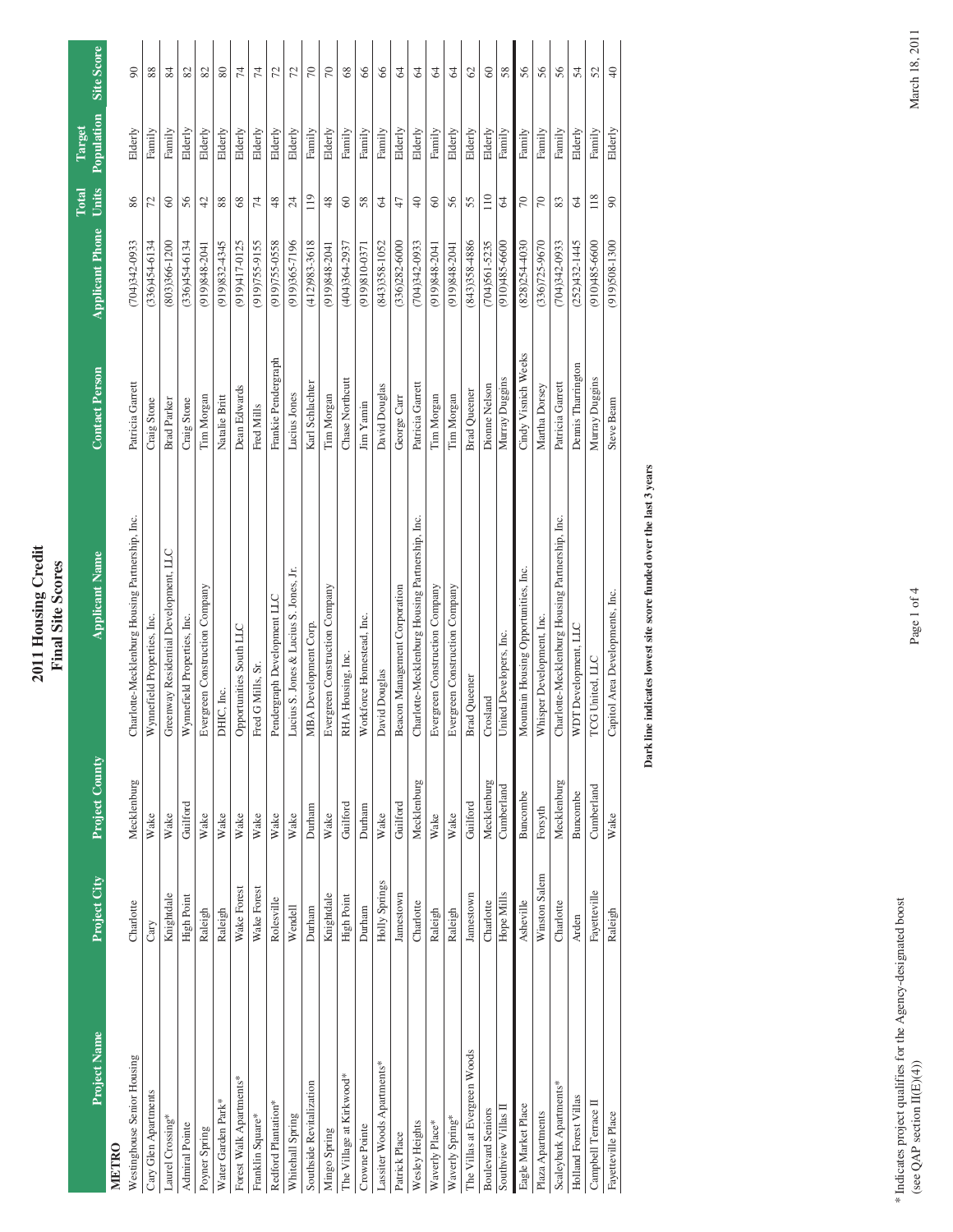|                               |                |                | 2011 Housing Credit<br><b>Final Site Scores</b> |                       |                        |                          |                      |                |
|-------------------------------|----------------|----------------|-------------------------------------------------|-----------------------|------------------------|--------------------------|----------------------|----------------|
| Project Name                  | Project City   | Project County | <b>Applicant Name</b>                           | <b>Contact Person</b> | <b>Applicant Phone</b> | Units<br>Total           | Population<br>Target | Site Score     |
| EAST                          |                |                |                                                 |                       |                        |                          |                      |                |
| Wellington Grove*             | Jacksonville   | Onslow         | East Carolina Community Development Inc         | Keith Walker          | $(252)504 - 3996$      | 88                       | Family               |                |
| Westgate Senior Apartments*   | Leland         | Brunswick      | Blue 22 Development LLC                         | Andy Rosen            | $(919)622 - 2293$      | 72                       | Elderly              | 80             |
| Brookside Landing*            | Garner         | Johnston       | Guilford Financial Services, LLC                | Maida Renson          | $(336)373 - 0600$      | 54                       | Family               | $80\,$         |
| Ellsworth Commons             | Greenville     | Pitt           | Workforce Homestead, Inc.                       | Jim Yamin             | $(919)810-0371$        | $68\,$                   | Elderly              | $\rm 80$       |
| Kittrell Place                | Greenville     | Pitt           | Fred G Mills, Sr                                | Fred Mills            | (919)755-9155          | 64                       | Family               | 78             |
| Ravenswood Apartments         | Wilson         | Wilson         | SNW, LLP                                        | Stephanie Norris      | 0662-1586616)          | 72                       | Family               | 77             |
| Irish Creek Senior            | Greenville     | Pitt           | NRP Holdings LLC                                | Ken Outcalt           | $(216)475 - 8900$      | $58\,$                   | Elderly              | 76             |
| Summer Tree Apartments        | Wallace        | Duplin         | Barry T. Mills                                  | Barry Mills           | $(910)285 - 2141$      | $28$                     | Family               | 75             |
| The Highlands                 | Goldsboro      | Wayne          | RHA Housing, Inc.                               | Chase Northcutt       | $(404)364-2937$        | $\mbox{6}$               | Elderly              | $\,74$         |
| Tullanore                     | Beaufort       | Carteret       | East Carolina Community Development Inc         | Keith Walker          | $(252)504 - 3996$      | $48$                     | Elderly              | 72             |
| Winslow Pointe                | Greenville     | $_{\rm Pitt}$  | NRP Holdings LLC                                | Ken Outcalt           | $(216)475 - 8900$      | $\,84$                   | Family               | $\mathcal{L}$  |
| Cleveland Green II            | Garner         | Johnston       | United Developers, Inc.                         | Murray Duggins        | $(910)485 - 6600$      | $40$                     | Family               | $\overline{r}$ |
| Villages at Westhaven         | Wilson         | Wilson         | Pendergraph Development LLC                     | Frankie Pendergraph   | (919)755-0558          | $\sqrt{4}$               | Elderly              | $\overline{7}$ |
| Kenwood Glenn                 | New Bern       | Craven         | Workforce Homestead, Inc.                       | Jim Yamin             | (919)810-0371          | 56                       | Elderly              | 68             |
| Tall Oaks                     | Elizabethtown  | Bladen         | lex Properties, LLC                             | Holly Smith           | $(919)363 - 1677$      | $28$                     | Elderly              | $\mathcal{L}$  |
| Edenton Place                 | Edenton        | Chowan         | Evergreen Construction Company                  | Tim Morgan            | $(919)848-2041$        | 45                       | Family               | 67             |
| Centre Court                  | Greenville     | Pitt           | Greenway Residential Development, LLC           | <b>Brad Parker</b>    | $(803)366 - 1200$      | $\mbox{ }_{\mathcal{O}}$ | Family               | $\mathcal Q$   |
| Parkside*                     | Southport      | Brunswick      | Southern Properties and Development LLC         | Tom Honeycutt         | $(704)998 - 1189$      | 72                       | Family               | 8              |
| <b>Beaufort Spring</b>        | Beaufort       | Carteret       | Evergreen Construction Company                  | Tim Morgan            | $(919)848-2041$        | $48$                     | Elderly              | $\infty$       |
| Ashley Park                   | New Bern       | Craven         | Ienkins Properties Limited Partnership          | Ragan Ramsey          | (919)801-3047          | 72                       | Family               | 66             |
| Riverwood Village*            | Clayton        | Johnston       | Beacon Management Corporation                   | George Carr           | $(336)282 - 6000$      | $69$                     | Elderly              | $\mathcal{A}$  |
| Trinity Crossing              | Elizabeth City | Pasquotank     | NRP Holdings LLC                                | Ken Outcalt           | $(216)475 - 8900$      | 84                       | Family               | 2              |
| The Village at Heritage Place | Wilson         | Wilson         | <b>HEGM</b> Corporation                         | Danny Ellis           | $(704)357-6000$        | $\mathfrak{g}$           | Family               | $\mathbb{G}$   |
| Eastwood Apartments           | Jacksonville   | Onslow         | Fastwood Drive Associates, LP                   | Todd Copeland         | $(757)473 - 3706$      | 120                      | Family               | $\mathcal{S}$  |
| Bunting Village               | Oak Island     | Brunswick      | The Woda Group, LLC                             | David Cooper          | $(614)396 - 3200$      | $78\,$                   | Family               | 58             |
| Kenans Garden                 | Kenansville    | Duplin         | lex Properties, LLC                             | Holly Smith           | (919)363-1677          | $24\,$                   | Elderly              | 58             |
| Freeman Place Apartments      | Wilson         | Wilson         | <b>ICG Wilson Development, LLC</b>              | Peter Behringer       | $(301)563 - 5562$      | $\circ$                  | Family               | $58\,$         |
| Pinnacle at River's Edge      | New Bern       | Craven         | PHG Holdings, LLC                               | Timothy Wheat         | $(561)627 - 2820$      | $\rm 80$                 | Family               | 56             |
| Kenans Ridge                  | Kenansville    | Duplin         | lex Properties, LLC                             | Holly Smith           | $(919)363 - 1677$      | $38\,$                   | Family               | 56             |
| Wyse Park                     | Goldsboro      | Wayne          | Connelly Development, LLC                       | Kevin Connelly        | $(803)798 - 0572$      | $48$                     | Family               | 56             |
| Cameron Place*                | Jacksonville   | Onslow         | Jenkins Properties Limited Partnership          | Ragan Ramsey          | (919)801-3047          | $78\,$                   | Family               | 55             |
| Roanoke Village               | Plymouth       | Washington     | enkins Properties Limited Partnership           | Ragan Ramsey          | $(19(19)801 - 3047)$   | $48$                     | Family               | 55             |
| Ravenwood Townhomes           | Rocky Mount    | Nash           | Atlantic Development, LLC                       | Drew Fitch            | $(207)467 - 8230$      | $\infty$                 | Family               | 54             |
| Burgaw Senior Village         | Burgaw         | Pender         | Norwood Blanchard                               | Norwood Blanchard     | $(910)289 - 1310$      | $28\,$                   | Elderly              | $50\,$         |
| Oakview Meadows               | Windsor        | Bertie         | East Carolina Community Development Inc.        | Keith Walker          | $(252)504 - 3996$      | 56                       | Elderly              | 48             |
| Eagle Point                   | Jacksonville   | Onslow         | The Affordable Housing Group                    | Kathy Stilwell        | $(704)968 - 7202$      | 64                       | Family               | $\ddot{c}$     |
| Rankin Place Terrace          | Wilmington     | New Hanover    | Wilmington Housing Authority                    | Michael Krause        | 0077-148(016)          | $82\,$                   | Family               | 38             |

## Dark line indicates lowest site score funded over the last 3 years **Dark line indicates lowest site score funded over the last 3 years**

(see QAP section  $\text{II}(E)(4)$ ) March 18, 2011  $\text{Page 2 of 4}$  $\,^*$  Indicates project qualifies for the Agency-designated boost (see QAP section II(E)(4)) \* Indicates project qualifies for the Agency-designated boost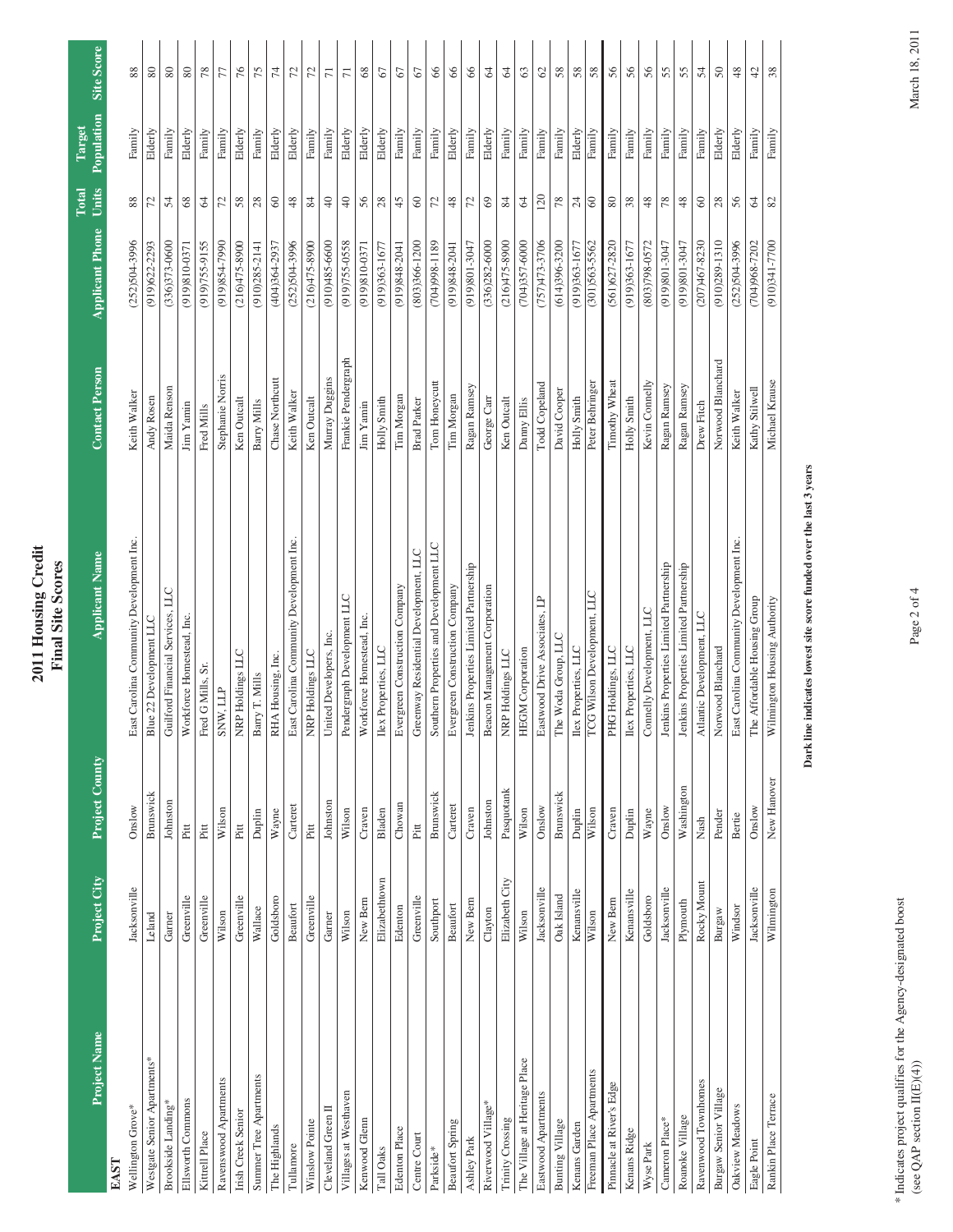| <b>SCOTE</b><br>₽<br>7<br>$\mathbf{Sit}$<br>Ę<br>dinal<br>201 |
|---------------------------------------------------------------|
|---------------------------------------------------------------|

| <b>Project Name</b>                | Project City | <b>Project County</b> | <b>Applicant Name</b>                 | <b>Contact Person</b> | <b>Applicant Phone</b>                 | Units<br>Total  | Population<br>Target | Site Score    |
|------------------------------------|--------------|-----------------------|---------------------------------------|-----------------------|----------------------------------------|-----------------|----------------------|---------------|
| <b>CENTRAL</b>                     |              |                       |                                       |                       |                                        |                 |                      |               |
| Glenmoore Commons*                 | Mooresville  | Iredell               | The Affordable Housing Group          | Kathy Stilwell        | $(704)968 - 7202$                      | $\frac{1}{4}$   | Family               | 80            |
| Ardsley Commons*                   | Locust       | Stanly                | Wynnefield Properties, Inc.           | Craig Stone           | $(336)454-6134$                        | 48              | Elderly              | Ħ             |
| Stoney Creek Apartments            | Laurinburg   | Scotland              | Gateway Properties LLC                | Allan Rappuhn         | $(256)760 - 7657$                      | $\frac{4}{4}$   | Elderly              | $\frac{8}{3}$ |
| The Shoals at Shoaf's Creek        | Lexington    | Davidson              | Weaver-Kirkland Housing, LLC          | Mark Morgan           | $(336)378 - 7900$                      | 80              | Family               | 66            |
| Hampton Pointe Apartments          | Hillsborough | Orange                | TBLF, LLC                             | <b>Sherrod Banks</b>  | (919 <sub>+</sub> T <sub>4-9</sub> 137 | 48              | Family               | 66            |
| <b>Brooke Pointe Manor</b>         | Concord      | Cabarrus              | Solstice Partners, LLC                | Catherine Connors     | $(919)610 - 7883$                      | 66              | Elderly              | Z             |
| The Manor House at Jacob's Landing | Concord      | Cabarrus              | Guilford Financial Services, LLC      | Maida Renson          | $(336)373 - 0600$                      | 48              | Elderly              | $\heartsuit$  |
| Sunset Place Apartments            | Asheboro     | Randolph              | Wynnefield Properties, Inc.           | Craig Stone           | $(336)454-6134$                        | 54              | Family               | $\infty$      |
| Stone Creek Apartments             | Eden         | Rockingham            | The John H. Wellons Foundation        | Don Wellons           | $(910)892 - 0436$                      | $\overline{40}$ | Elderly              | ଌ             |
| Scotland Crossing                  | Laurinburg   | Scotland              | Greenway Residential Development, LLC | <b>Brad Parker</b>    | $(803)366 - 1200$                      | 56              | Family               | 8             |
| Dalton Apartments                  | King         | Stokes                | Urquhart Development, LLC             | Thomas Urquhart       | $(919)829 - 1801$                      | $\frac{8}{3}$   | Family               | 8             |
| Chestnut Landing*                  | Indian Trail | Union                 | <b>Brad</b> Queener                   | <b>Brad Queener</b>   | $(843)358-4886$                        | 56              | Family               | 58            |
| Ivey Day Meadow                    | Oxford       | Granville             | Northstar Carolinas, LLC              | <b>Bruce Whitten</b>  | $(919)390-4240$                        | 56              | Family               | 56            |
| The Villas at Eastdell             | Statesville  | Iredell               | <b>Brad</b> Queener                   | <b>Brad Queener</b>   | $(843)358-4886$                        | 48              | Elderly              | 56            |
| The Landings at Mooresville        | Mooresville  | Iredell               | Miller-Valentine Apartments III LLC   | Brian McGeady         | $(513)774 - 8400$                      | 64              | Family               | 54            |
| Asheboro Mill Lofts                | Asheboro     | Randolph              | Landmark Asset Services, Inc.         | Richard Angino        | $(336)714-8942$                        | 70              | Family               | 24            |
| Eastdell Woods                     | Statesville  | Iredell               | <b>Brad Queener</b>                   | <b>Brad Queener</b>   | $(843)358-4886$                        | 64              | Family               | 53            |
| Alexander Place                    | Hillsborough | Orange                | Workforce Homestead, Inc.             | Jim Yamin             | (919)810-0371                          | 84              | Family               | 25            |
| The Bluffs at Juniper Creek        | Erwin        | Harnett               | Weaver-Kirkland Housing, LLC          | Linda Wall            | $(336)478 - 2273$                      | 52              | Elderly              | $\delta$      |
| Greenhill Park Apartments          | Kannapolis   | Cabarrus              | Humanities Foundation, Inc.           | Christian Chamblee    | $(843)442 - 1416$                      | $\overline{40}$ | Family               | 48            |

Dark line indicates lowest site score funded over the last 3 years **Dark line indicates lowest site score funded over the last 3 years**